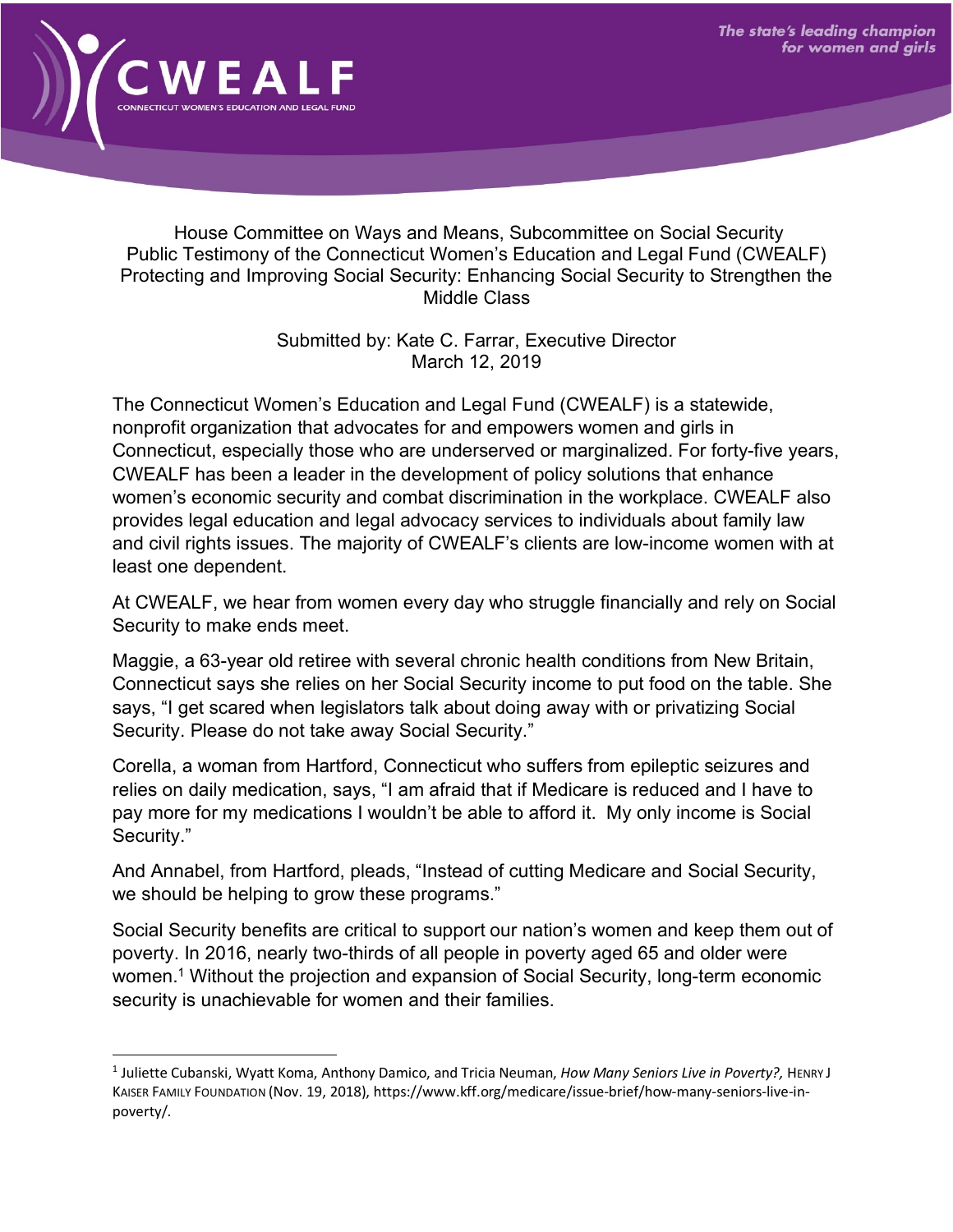It is fitting that it was the first woman to hold a U.S. cabinet post, Secretary of Labor Frances Perkins, who drafted the Social Security Act which aimed to provide workers economic security throughout their lives.<sup>2</sup> But, 83 years after the Social Security Act's passage, American women continue to be left behind and face greater barriers to economic security as they age.

Social Security is not just a retirement program; it is one of the most successful antipoverty programs in our nation's history as it continues to provide benefits to children, families, disabled workers, surviving spouses, and retirees.<sup>3</sup> Without Social Security, 22.1 million more Americans would live below the poverty line.<sup>4</sup>

Social Security is vital for the majority of Americans aged 65 and older that receive the majority of their income from Social Security. Currently, Social Security benefits lift 15.3 million elderly Americans out of poverty.<sup>5</sup> Without Social Security benefits, nearly 40 percent of all elderly Americans would be living in poverty.6

Though the Social Security Act has contributed greatly to the American economy and our aging citizens' welfare, it does not go far enough to protect our retirees and their families. According to the Institute for Women's Policy Research, a single elder without a mortgage living in Hartford County can expect to pay at least \$2,046 every month for basic living expenses, including housing, health care, food and transportation; yet, the average Social Security benefit for January 2019 was only \$1,461, nearly \$600 less than a Hartford County retiree's necessary monthly living expenses. This means that retirees are forced to rely on savings, pensions and other sources of income just to afford basic needs. This discrepancy can be addressed by implementing an across-theboard minimum benefit raise to meet retirees' realistic and burdensome financial needs.

Social Security offers comprehensive economic security protection for our middle-class families because elderly Americans are not the only beneficiaries of Social Security. The program is also vitally important for families, children and people of color. Social Security provides more benefits to children than any other federal program and lifts 1.1 million children out of poverty.<sup>7</sup> According to 2017 Census data, about 6.1 million children under the age of 18—or 8 percent of all U.S. children—live in families that receive income from Social Security.8

 <sup>2</sup> *Social Security Pioneers*, SOCIAL SECURITY ADMINISTRATION, https://www.ssa.gov/history/fperkins.html.

<sup>3</sup> *AAUW Issues: Retirement Security*, AMERICAN ASSOCIATION OF UNIVERSITY WOMEN, https://www.aauw.org/what-wedo/public-policy/aauw-issues/retirement-security/.

<sup>4</sup> Kathleen Romig, *Social Security Lifts More Americans Above Poverty Than Any Other Program*, CENTER ON BUDGET AND POLICY PRIORITIES (Nov. 5, 2018), https://www.cbpp.org/research/social-security/social-security-lifts-moreamericans-above-poverty-than-any-other-program.

 $5$  *Id.* 

 $6$  *Id.* 

 $<sup>7</sup>$  *Id.*</sup>  $8$  *Id.*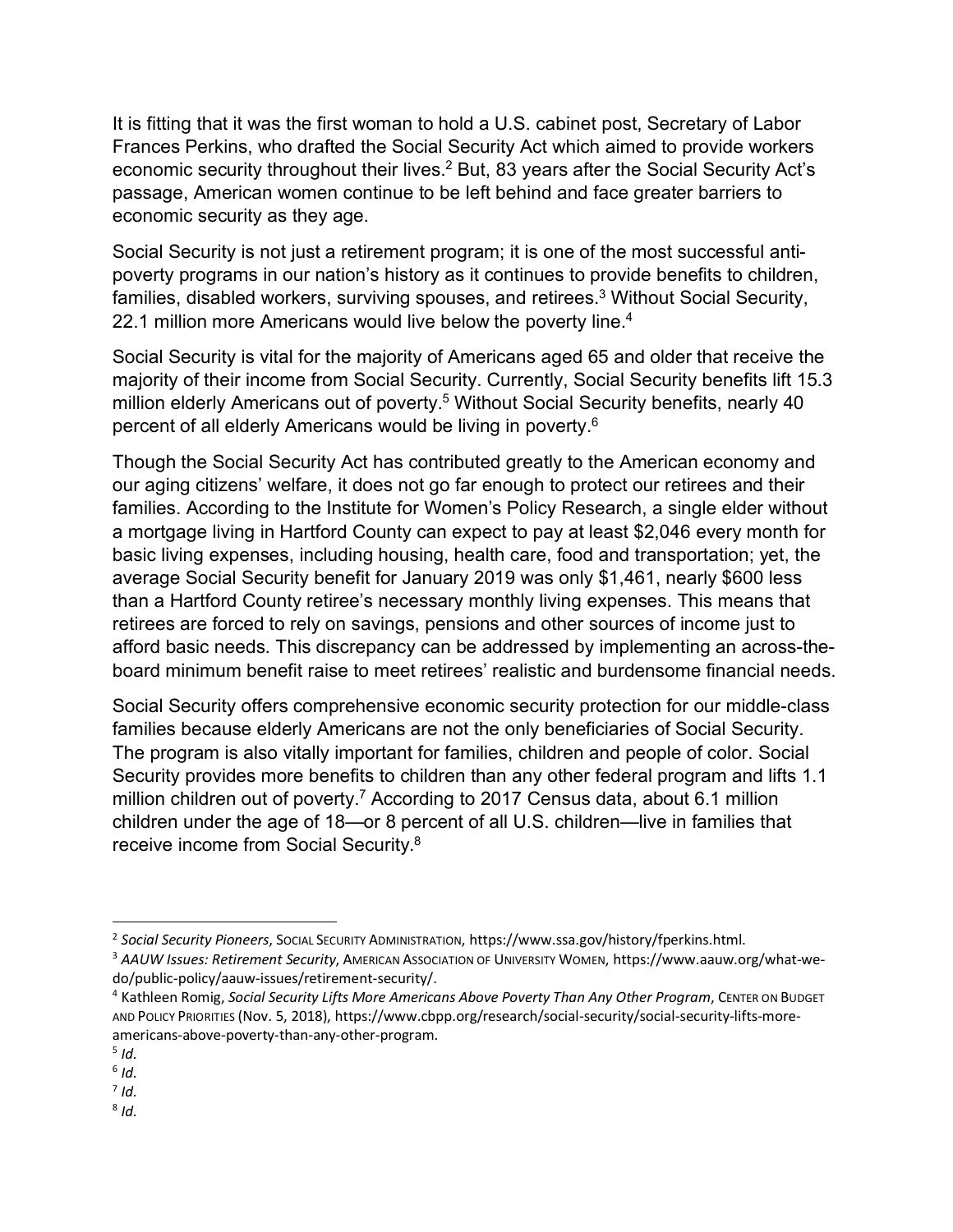On average, African American workers have higher disability rates, Latino workers have longer life spans, and both have lower lifetime earnings than white workers, which lead to disproportionate reliance on Social Security benefits. Without Social Security, the poverty rate would approach 50 percent among elderly Latinos and would exceed 50 percent among elderly African Americans.9

While the protections of Social Security benefit men and women of all racial backgrounds and income levels, the program is particularly important for women, especially women of color because women face too many barriers in the workplace that hinder their ability to make a living wage and save for retirement. Women are typically paid less than men for the same jobs; they live longer than men; they feel societal pressure to take time away from work or to work part-time to serve as their family's main caregiver; and, they are forced to spend money on the "pink tax"; all of which contribute to the minimization of women's bottom lines, dampening the amount they can save for retirement and limiting the amount they receive in pensions and Social Security benefits.

Despite impressive strides made by women in the workplace,  $10$  the gender wage gap is still 20 percent, with women earning only 80 percent of what men earn. Social Security elevates 9.1 million elderly American women out of poverty,<sup>11</sup> but due to the gender wage gap, the amount of Social Security benefits are drastically reduced for women later in life. According to a 2016 National Institute on Retirement Security (NIRS) study, the income disparity can be as much as 25 percent for women over  $65,^{12}$  and the average Social Security benefit for women 65 and older is about \$14,270 per year, compared to about \$18,375 for men 65 and older.<sup>13</sup>

Though more and more women are the primary breadwinners for their families,<sup>14</sup> women still struggle to overcome unconscious biases related to issues like family leave and stereotypes of men as the family providers and of women being limited to

 <sup>9</sup> *Id.*

<sup>&</sup>lt;sup>10</sup> Between 1975 and 2015, the number of women with children under 18 participating in the workforce increased by 23 percentage points (from 47 percent to 70 percent), and the number of women with college degrees increased 33 percentage points (from 14 percent to 41 percent). *See* Mark Dewolf, *12 Stats About Working Women*, U.S. DEP'T OF LAB. BLOG (Mar. 1, 2017), https://blog.dol.gov/2017/03/01/12-stats-about-working-women. <sup>11</sup> Komig, *supra* note 2.

<sup>12</sup> *See* Press Release, *Women 80 Percent More Likely Than Men To Be Impoverished In Retirement*, NAT'L INST. ON RETIREMENT SECURITY, https://www.nirsonline.org/2016/03/women-80-more-likely-to-be-impoverished-inretirement/.

<sup>13</sup> *Women and Social* Security, NAT'L WOMEN'S L. CTR., https://nwlc.org/resources/women-and-social-security/

<sup>&</sup>lt;sup>14</sup> As of March 2017, women made up 47 percent of the workforce in the United States, owned close to 10 million businesses, and were the sole or primary breadwinners for 40 percent of families with children under 18. *See*  Dewolf, *supra* note 10.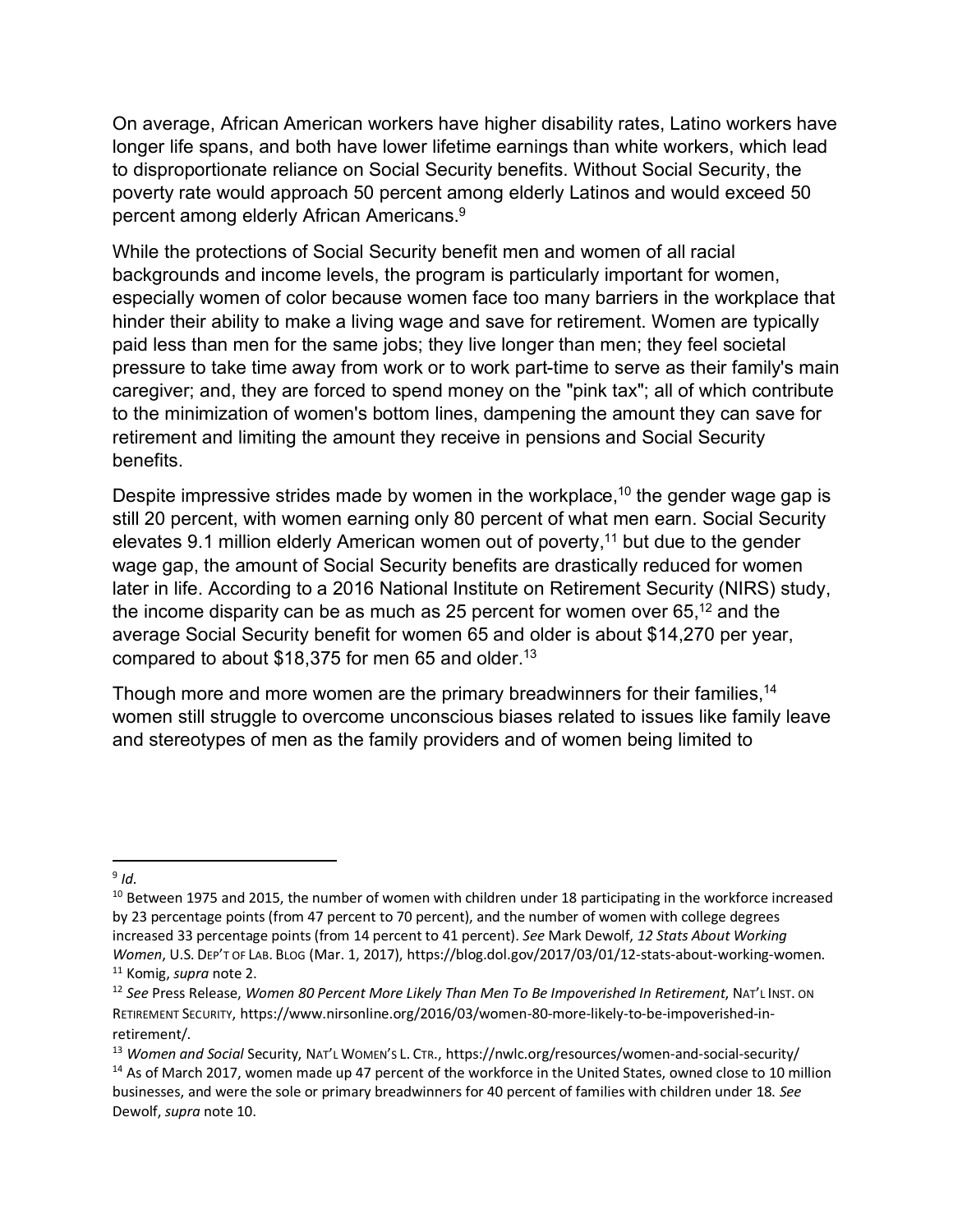caregiving duties. Thirty-eight percent (38%) of the gap is unaccounted for and may only be explained by factors such as these stereotypes and unconscious biases.<sup>15</sup>

The role of women in the United States has transformed from predominantly being a caregiver, a wife and/or a mother, to being all of these things and a breadwinner. Women's increased participation in the workforce has helped bolster family economic security in every income group; but for low-income and middle-class families, women's contributions have made the key difference for families on the brink of poverty.

Women in the U.S. who work full time are paid only 80 cents for every dollar paid to their male counterparts.<sup>16</sup> This gap in earnings translates into \$10,169 less per year in median earnings, leaving women and their families shortchanged.17 The gender pay gap is even more extreme for women of color: on average, African American women are paid 61 cents and Hispanic women are paid 53 cents to every man's dollar.<sup>18</sup> Among Connecticut women who hold full-time, year-round jobs, Black women in our state are paid 58 cents, Latinas are paid only 47 cents and Asian women paid 80 cents for every dollar paid to white, non-Hispanic men. Overall, the women of Connecticut make just 83 cents to men.<sup>19</sup>

The wage gap widens as women reach the age when they have caregiving responsibilities for kids or aging parents. Nationally, women are the co- or main breadwinners in close to two-thirds of families with children, yet they earn, on average, significantly less than men.<sup>20</sup>

On average, women employed full time in the United States lose a combined total of more than \$900 billion every year due to the wage gap<sup>21</sup>; Women working full-time in Connecticut lose a combined total of \$5.5 billion due to the wage gap.<sup>22</sup> Lost wages mean women and their families have less money to spend on basic goods and household items; expenses that help drive the larger economy and spur economic growth. The gender wage gap persists regardless of industry or education level and exists within all occupations. Women often spend fewer years in the workforce and are more inclined to work part-time. Exiting and re-entering the workforce not only creates

<sup>15</sup> Connecticut Women and the Wage Gap: Fact Sheet, NAT'L PARTNERSHIP FOR WOMEN AND FAMILIES (April 2017), http://www.nationalpartnership.org/research-library/workplace-fairness/fair-pay/4-2016-ct-wage-gap.pdf. <sup>16</sup> *Pay Equity & Discrimination*, INST. FOR WOMEN'S POL'Y RES., https://iwpr.org/issue/employment-educationeconomic-change/pay-equity-discrimination/.

<sup>17</sup> *America's Women and the Wage Gap: Fact Sheet*, NAT'L PARTNERSHIP FOR WOMEN AND FAMILIES (April 2018), http://www.nationalpartnership.org/our-work/resources/workplace/fair-pay/americas-women-and-the-wagegap.pdf

<sup>18</sup> *Id.*

<sup>19</sup> *Id.*

<sup>&</sup>lt;sup>20</sup> Gender-Based Wage Gap in Connecticut: Issue Brief, CONN. COMMISSION ON WOMEN, CHILDREN AND SENIORS, https://ctcwcs.files.wordpress.com/2017/01/wage-gap.pdf

<sup>21</sup> *Supra* note 17.

<sup>22</sup> Supra note 15.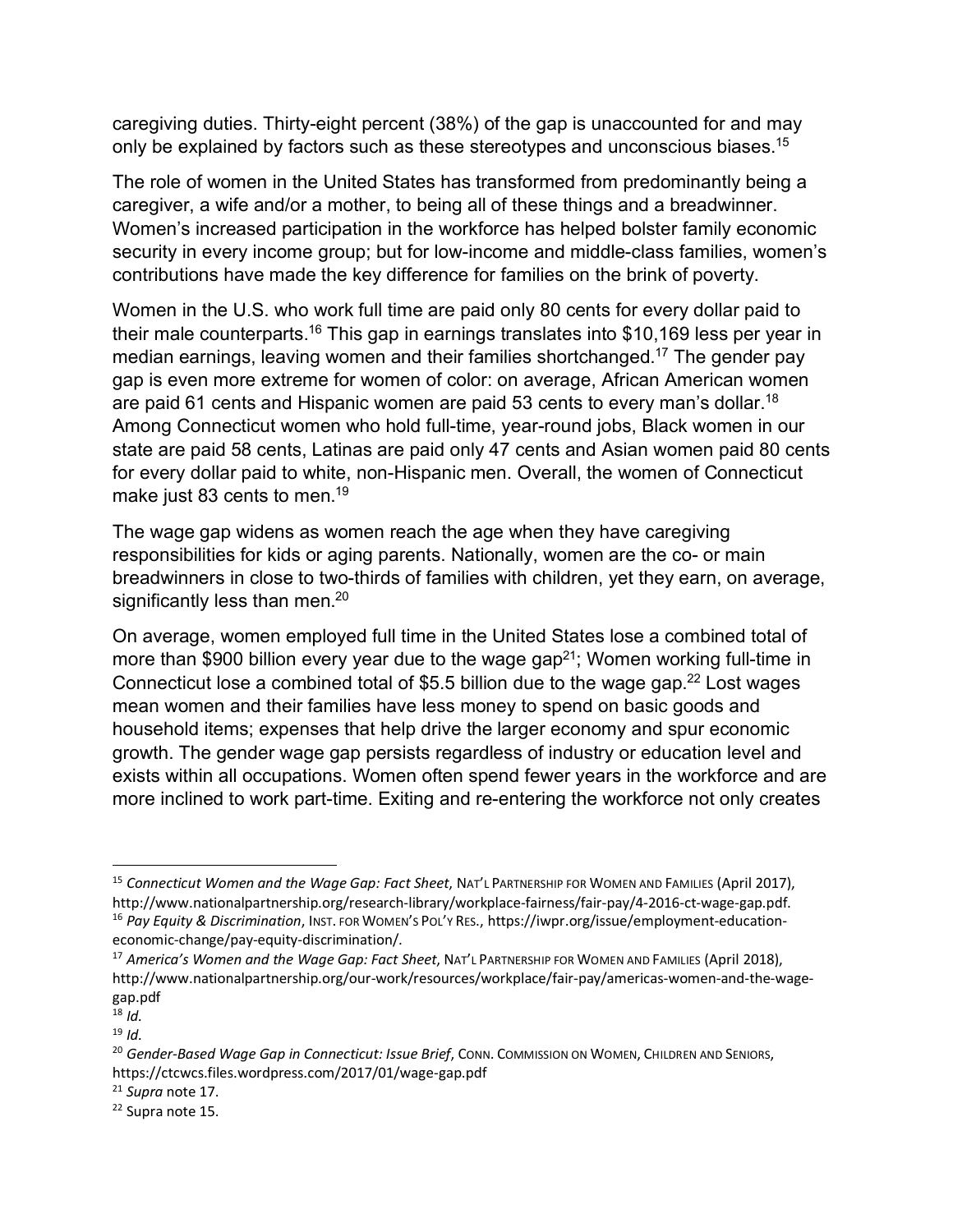work gaps and pay discrepancies, it makes it challenging for women to find work and pay proportionate to their ability.

Social Security is especially important to women of color who tend to have fewer alternative sources of income, experience higher poverty rates, and earn less on average than men throughout their working years. Currently, there are more than 15.3 million low-wage female workers (making up more than two-thirds of the entire lowwage workforce) working for an unlivable wage without access to benefits such as leave and pensions. As of 2018, 21 percent of Black women, 20 percent of Native women, 18 percent of Latinx women, and 11 percent of Asian women lived in poverty.<sup>23</sup>

Unlike men, most women are forced to take leave or part-time work because they often shoulder caregiving responsibilities. According to the Bureau of Labor Statistics, nearly twice as many women as men work part-time, and the vast majority of women work part-time for non-economic reasons, $24$  which typically means juggling child care, elder care and other home-front duties. A study by the Families and Work Institute and the Society for Human Resource Management found that between 92 and 100 percent of the 1,000 firms surveyed offered paid leave to full-time workers, but the same was not true for part-time workers.25 Barely one-third offered part-time workers paid vacation days and only about one in four offered paid sick days.<sup>26</sup>

One of the greatest factors contributing to financial hardship for women over 65 is the reality that many will spend at least a portion of their retirement years alone. Female life expectancy is currently 4.9 years higher than for males and seven out of ten married American women will eventually become widows.<sup>27</sup> With longer life expectancies and a better chance of being alone during retirement, women often fall short of the income needed to carry them through old age.

The traditional three-pronged model for retirement, which consists of payments from (1) Social Security, (2) pensions, and (3) private savings, is unrealistic for most women. Women's economic security through retirement depends largely—and often times solely—on Social Security benefits. Women represent 55.6 percent of all Social Security beneficiaries age 62 and older and approximately 65 percent of beneficiaries age 85

 <sup>23</sup> *National Snapshot: Poverty Among Women & Families, 2018*, NAT'L WOMEN'S L. CTR. (Sept. 2018), https://nwlcciw49tixgw5lbab.stackpathdns.com/wp-content/uploads/2018/09/National-Snapshot.pdf.

<sup>24</sup> *Labor Force Statistics from the Current Population Survey*, U.S. DEP'T OF LAB. BUREAU OF LAB. STAT. (Jan. 18, 2019), https://www.bls.gov/cps/cpsaat08.htm.

<sup>25</sup> <sup>25</sup> Brigid Schulte, *Women need time off from work the most but often get it the least*, WASH. POST (Feb. 25, 2015), https://www.washingtonpost.com/news/wonk/wp/2015/02/25/women-need-time-off-from-work-the-most-butoften-get-it-the-least/?utm\_term=.85adb78984b3. <sup>26</sup> *Id.*

<sup>27</sup> Marguerita Cheng, *The Gender Earnings Gap And Retirement*, FORBES (Jul. 12, 2018), https://www.forbes.com/sites/margueritacheng/2018/07/12/the-gender-earnings-gap-andretirement/#75ca2f537714.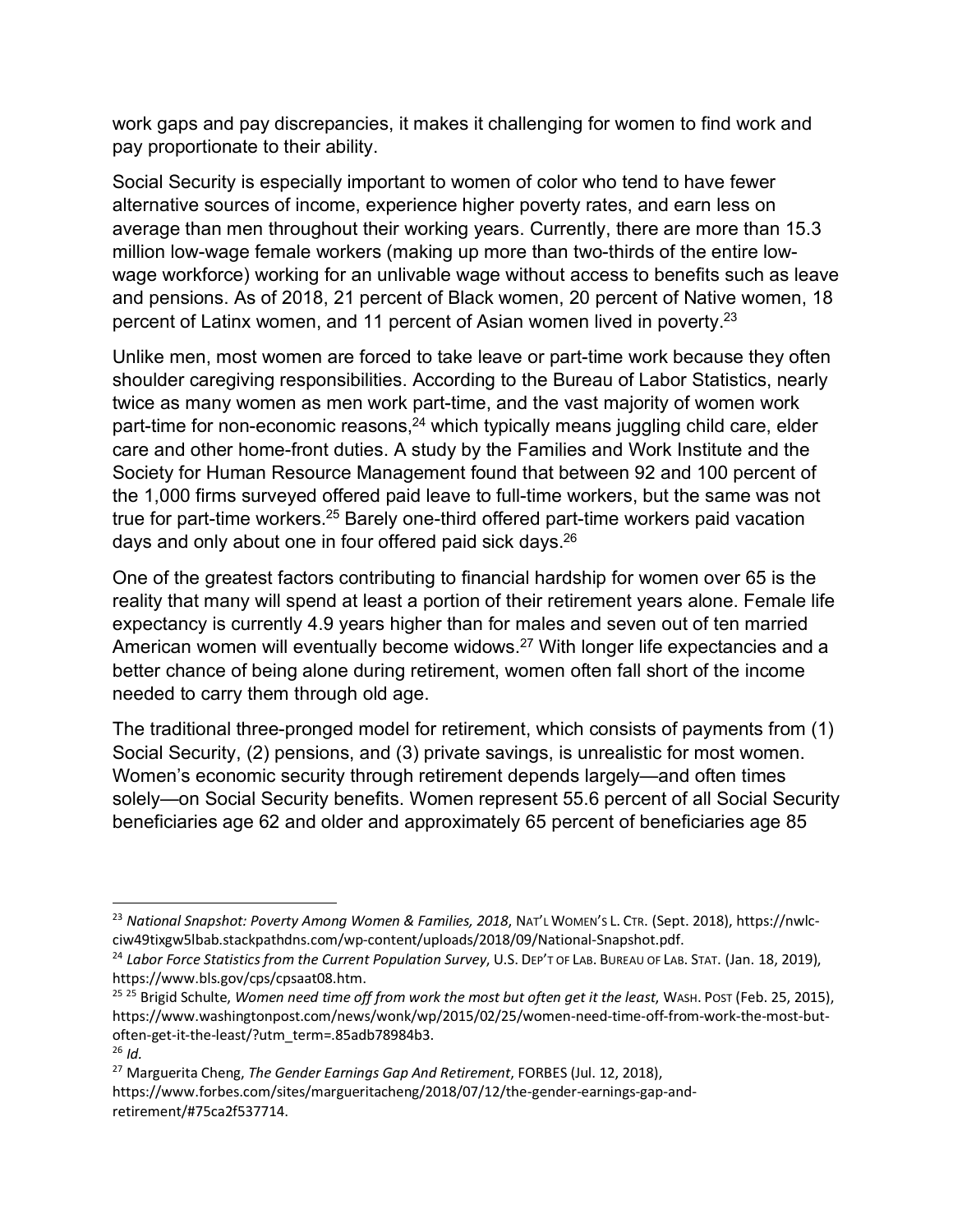and older.28 Pensions and private savings are often unavailable or inadequate for women and their work/life patterns. In fact, according to the U.S. Bureau of Labor Statistics, from 1980 through 2015, the proportion of private wage and salary workers participating in defined benefit pension plans fell from 38% to 15%.<sup>29</sup> And as of 2011, 60 percent of women worked in low wage positions that often do not offer pension plans – including clerical, sales, and service jobs. 30

Despite women's critical contributions to our economy, the wage gap and lack of paid leave legislation leaves women unjustly discriminated against and underpaid. As a result, women earn less in retirement savings, receive lower benefits from employer pensions, and are often forced to rely solely on Social Security payments.

Action by Congress is essential to secure American women's economic freedom and stability well beyond their time in the workforce. Our current system is not perfect, but Congressman Larson's Social Security 2100 Act does highlight several critical steps to address the program's insufficiencies.

No American who has participated in the workforce should retire into poverty. To protect retirees, the Social Security 2100 Act sets a new minimum benefit at 25 percent above the poverty line and will provide a tax break to over 12 million Social Security recipients.

The Social Security 2100 Act will also address the problem of inflation by improving the annual cost of living adjustment formula to better reflect the costs incurred by seniors. This provision will particularly help seniors who spend a larger portion of their income on health care and other necessities.

Millions of women and children depend on the Social Security Disability Insurance (DI). The DI Trust Fund is fully financed until 2023; however, at that point the Fund will be exhausted and contributions will only partially cover benefits.<sup>31</sup> In order to ensure beneficiaries continue to receive Social Security's essential benefits and that the Trust Fund is fully financed, the Social Security 2100 Act will require millionaires and billionaires pay their fair share of the payroll tax, the same rate as everyone else. This provision would only affect the top 0.4% of wage earners, but would ensure solvency for the millions of women and children would rely on DI benefits.<sup>32</sup>

The Act's across-the-board benefit increase and expansion of Social Security benefits is critical to ensure that women remain financially secure through retirement.

<sup>&</sup>lt;sup>28</sup> Fact Sheet: Social Security Is Important to Women, Social Security Administration (Aug. 2018), https://www.ssa.gov/news/press/factsheets/women-alt.pdf.

<sup>&</sup>lt;sup>29</sup> Michael Molinski, Disappearing pensions hurt U.S. economy as well as workers, USA TODAY (Apr. 23, 2016), https://www.usatoday.com/story/money/2016/04/23/pensions-economy-workers/83292892/.

<sup>30</sup> *Women and Retirement Security*, AMERICAN ASSOCIATION OF UNIVERSITY WOMEN,

https://www.aauw.org/files/2013/02/position-on-women-and-retirement-security-112.pdf.

<sup>31</sup> Social Security Disability Insurance Is Vital to Women's Economic Security, NAT'L WOMEN'S L. CTR.,

https://nwlc.org/resources/social-security-disability-insurance-is-vital-to-womens-economic-security/.  $32$  *Id.*